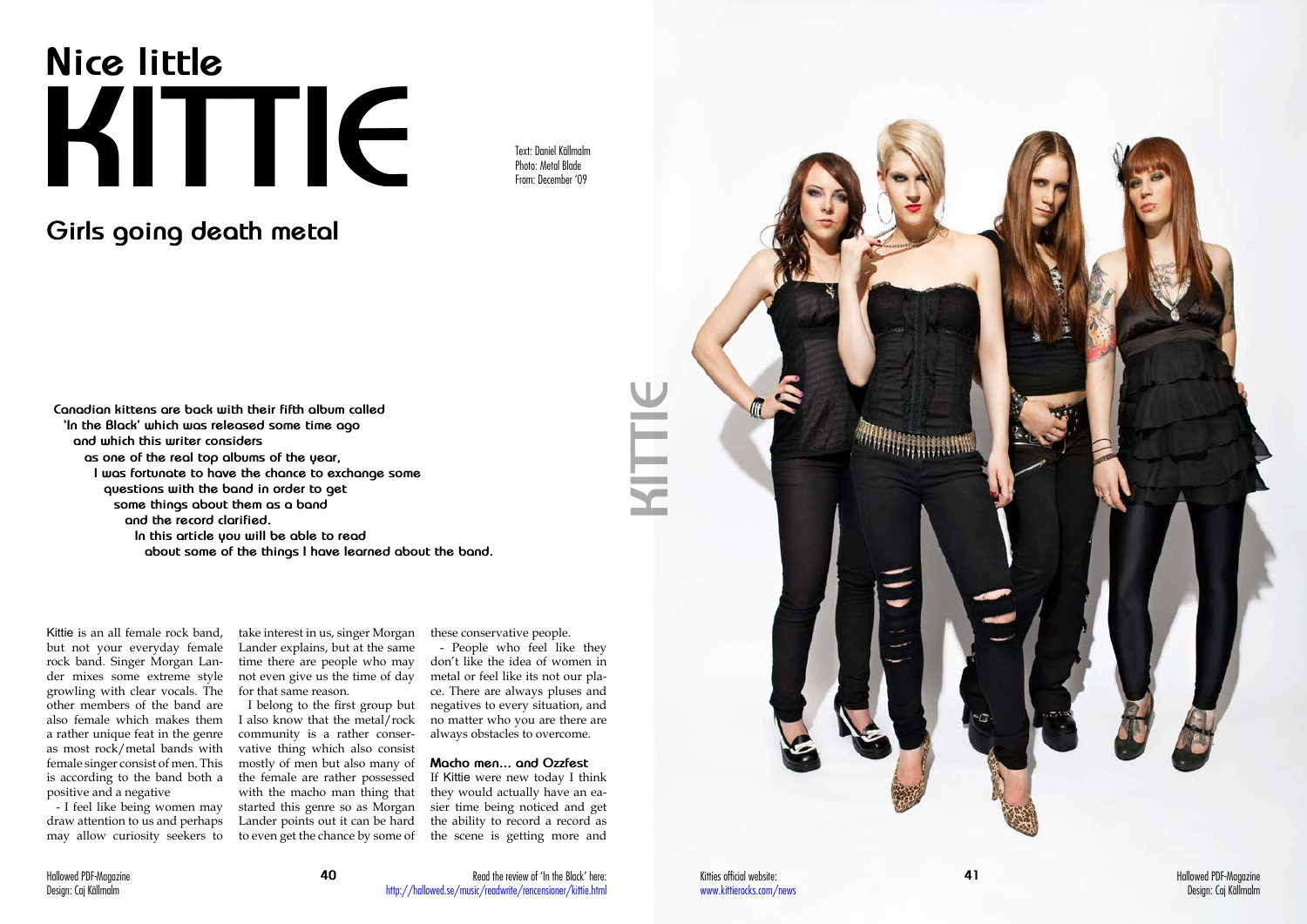Hallowed PDF-Magazine **42** Design: Caj Källmalm

more fed up with music that is the same, cool and macho men releasing variations on the same theme. Therefore an all female band would probably be very appealing for a record company, they are different from the masses and can be more easily marketed.

I for one tend to find female fronted bands more interesting than the regular bands, not necessarily better but more interesting. And for an all female band it is even more interesting, but I understand their standpoint as they started their quest during the nineties in the era of power metal bands with macho manly attitudes as knights with swords slaying dragons, that cannot be said to be a female undertaking. Still they released their debut in 1999 and now ten years later it was time for their epic masterpiece, not only have they survived, they have thrived and sold records in millions rather than thousands, which is pretty cool for a metal band today.

Picking up a memorable moment over the career though seems to be rather difficult and Morgan names several of them:

- Touring South America, Playing in Russia, Touring with Pantera and the Ozzfest… she replies, releasing our first album. There are so many important and special moments that have defined our career.

Speaking of standing out, being different and so fort, what sets Kittie apart from other bands in the genre?

- I think our accessibility as people, but also the dynamic that we bring to the music, Morgan replies. We have always been about the balance between dark and light, brutal and melodic, and I think we are able to achieve this balance musically in a way that not many other bands can.

When it comes to 'In the Black'



that thesis stands quite strong as I believe they have achieved a fantastic balance between the light and dark elements in their music, I am however not that sure about their previous efforts.

#### **Success**

Kittie is a successful band with over a the million sold records according to the facts I have gotten my hands on. I have often wondered what happens when you reach such status as successful band and being named with

respect by fans and having a large following of fans. Do these "stars" or successful bands see themselves as a success? Well the answer is somewhat ambivalent. - Yes and No, is the answer, though there is something of a followup to that reply.

- I am so unbelieveably proud of qhat we have accomplished, but I also feel like there are always boundaries to push and greater heights to reach. There is always something greater to achieve. For sure you can always reach even further, I don't think the tar-

get can ever be reached for the one who is striving to be better. However, a side effect of this is the fact that people you don't know seem to recognise you more often, that can be a problem, but is it something that happens to Kittie or are they still to small? The

Kittie on Youtube: www.youtube.com/kittiechannel

**KITTIE**